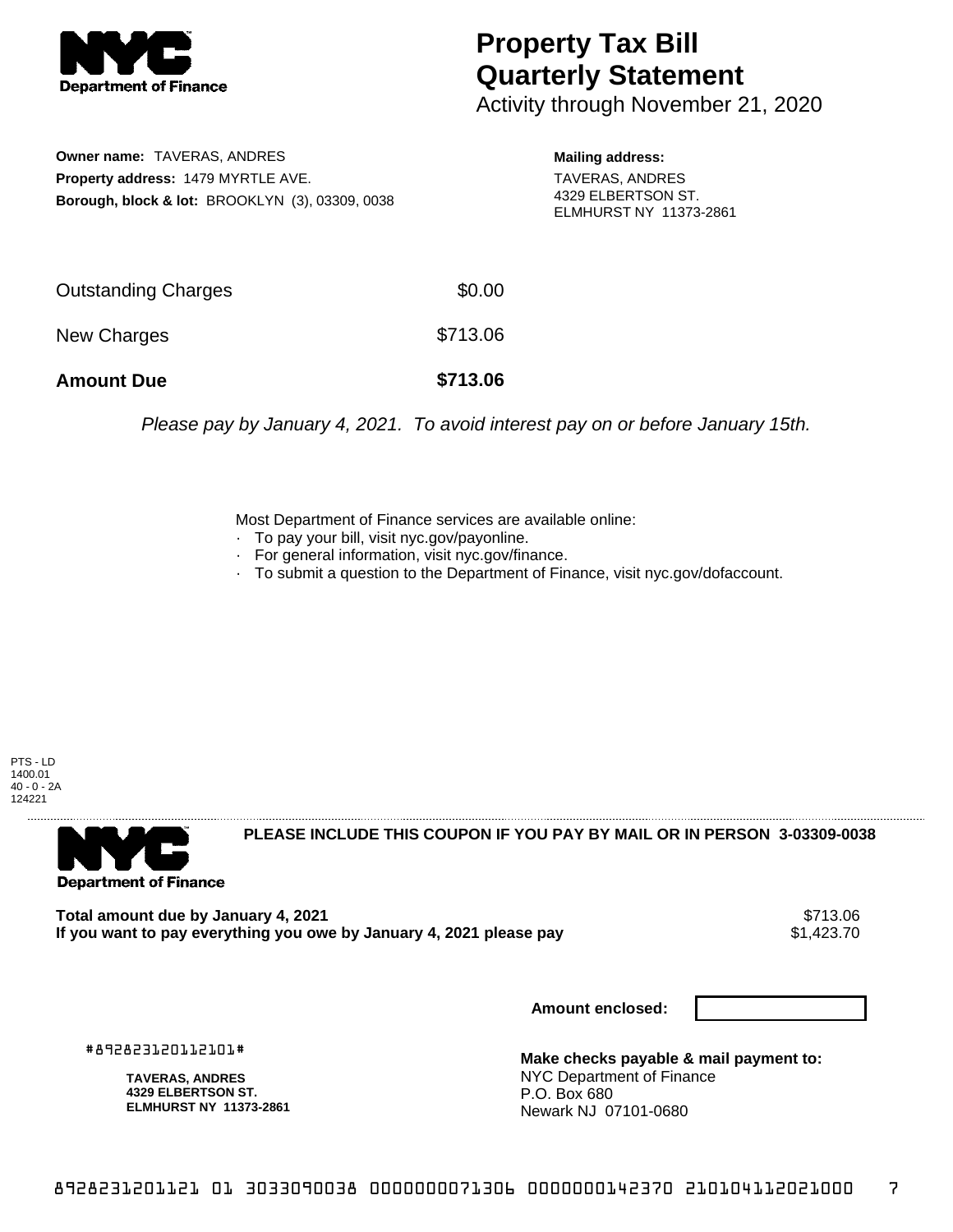

| \$0.00<br>\$739.90<br>$$-26.84$<br>\$713.06<br><b>Amount</b> |
|--------------------------------------------------------------|
|                                                              |
|                                                              |
|                                                              |
|                                                              |
|                                                              |
| \$739.90                                                     |
| $$ -26.84$                                                   |
| \$713.06                                                     |
| \$1,423.70                                                   |
| \$2.42                                                       |
|                                                              |
|                                                              |
|                                                              |
|                                                              |
|                                                              |
|                                                              |
| <b>Taxes</b>                                                 |
|                                                              |
|                                                              |
| \$3,196.92                                                   |
| $$-291.00**$                                                 |
| \$2,905.92                                                   |
|                                                              |
| \$2,959.60<br>$$ -53.68$                                     |
|                                                              |

**NEW LAW:** To learn about Local Law 147, which requires residential buildings with three or more units to create a policy on smoking and share it with current and prospective tenants, visit www.nyc.gov/health/tobaccocontrol.

## **Home banking payment instructions:**

- 1. **Log** into your bank or online bill pay website.
- 2. **Add** the new payee: NYC DOF Property Tax. Enter your account number, which is your boro, block and lot, as it appears here: 3-03309-0038 . You may also need to enter the address for the Department of Finance. The address is P.O. Box 680, Newark NJ 07101-0680.
- 3. **Schedule** your online payment using your checking or savings account.

## **Did Your Mailing Address Change?**

If so, please visit us at **nyc.gov/changemailingaddress** or call **311.**

When you provide a check as payment, you authorize us either to use information from your check to make a one-time electronic fund transfer from your account or to process the payment as a check transaction.